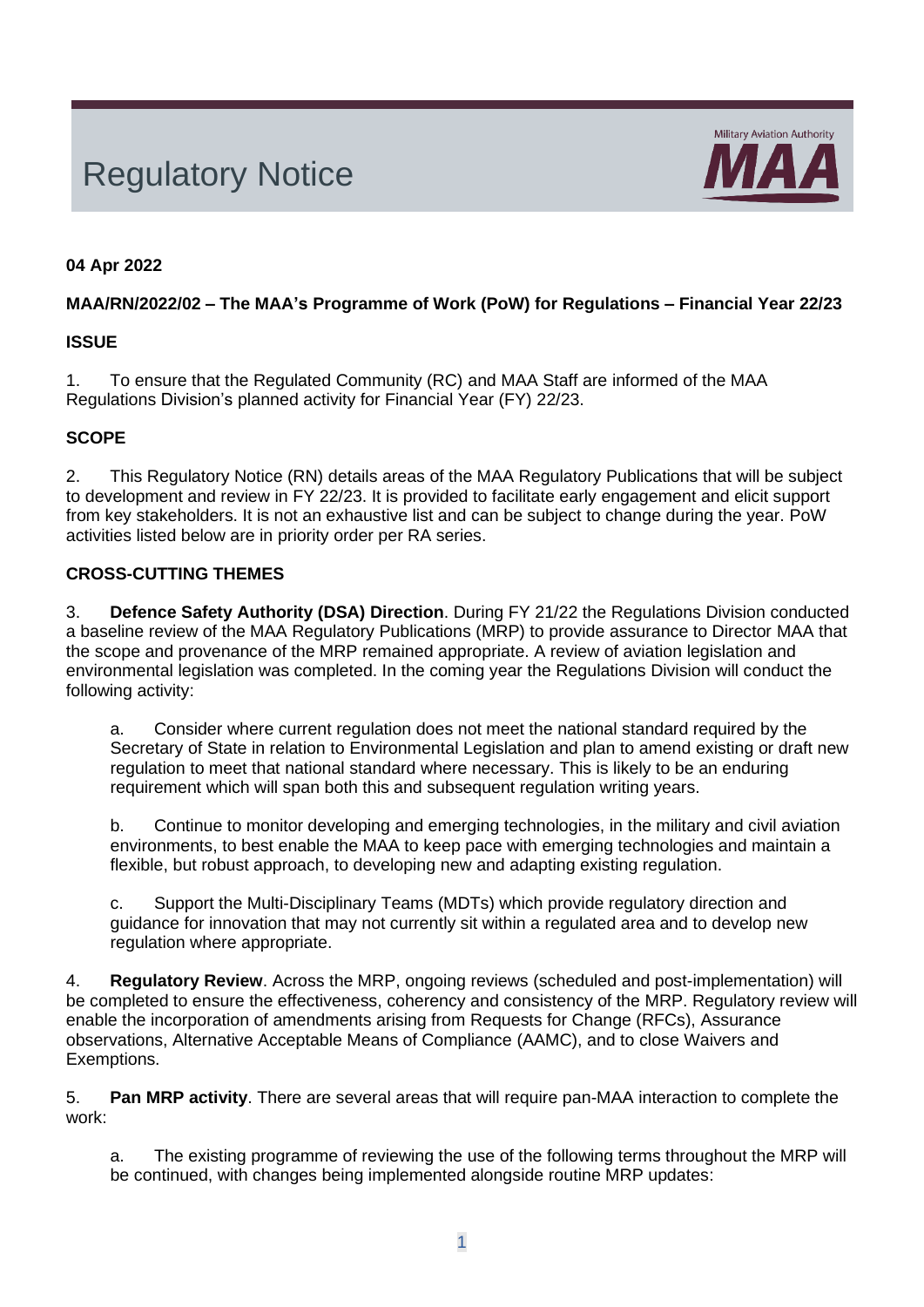(1) **Aircraft versus Air System.** Review of the MRP to ensure the correct term is applied within the context it is used.

(2) **Gender-neutral language.** Review of the MRP to ensure gender neutral language is present throughout<sup>1</sup>.

(3) **"Quality Management System" versus "Quality System".** Review of the MRP to ensure the correct term is applied within the context it is used.

b. Usage of the following terms within the MRP will be reviewed, with MAA02 definitions introduced where appropriate. Revised terms and usage will align with equivalent civil regulation as far as practicable.

- (1) Contractor, Subcontractor, and associated terms.
- (2) Maintainer / Mechanic / Supervisor / Technician.
- (3) Synonym terms for Products / Parts / Appliances.
- (4) Equipment Not Basic to the Air System (ENBAS).
- (5) Procedure, Process, Orders and their derivates.
- (6) Ensure and Assure.

6. Consideration of the need to conduct Test & Evaluation under Release To Service rather than a Military Permit To Fly. The coherence of RA 1160, RA 2370 and RA 5880 will be reviewed.

7. Clarification of the responsibilities of the Military Continuing Airworthiness Manager (Mil CAM), Chief Air Engineer (CAE) and Accountable Manager (Maintenance) (AM(M)) across the MRP, including RAs 1011, 1016, 1023, 1150, 4806, 4815, 4951, and the creation of a dedicated 1000 series RA for AM(M). This activity is as a result of Continuing Airworthiness Advisory Group (CAAG) actions 17/01 and 18/01.

# **1000 SERIES: GENERAL REGULATIONS (GEN)**

8. The following RA 1000 Series activity is planned:

a. **Air Traffic Management (ATM) Senior Operator**. The need to regulate an ATM Senior Operator, responsible as the Air Navigation Service Provider, similar to the regulations for Senior Operators and Chief Air Engineers that support Aviation Duty Holders (ADH), will be staffed. Amendment to existing, or the creation of new, RAs will be required.

b. **RA 1200 Series Coherency MDT**. An MDT was formed in FY 21/22 with the purpose of evaluating the potential amendments required to generate greater consistency, coherency and clarity in Air Safety Management Regulation. This builds on significant changes introduced to RA 1205 Issue 7, the introduction of the RA 1160 Series, and clarification of the relationship between the Air System Safety Case and Air Safety Management System including the regulatory links between them. This MDT is expected to complete its work FY 22/23 with associated MRP changes being issued alongside routine updates.

c. **Remotely Piloted Air Systems (RPAS)**. An MDT was formed in FY 21/22 to evaluate what, if any, amendments needed to be made to the MRP to accommodate and guide the RC's use of emerging RPAS technologies such as Swarming Behaviours and Small Armed RPAS. The MAA is

<sup>&</sup>lt;sup>1</sup> Refer to MAA/RN/2020/10 - Removal of Gender Specific Terminology within the MAA Regulatory Publications.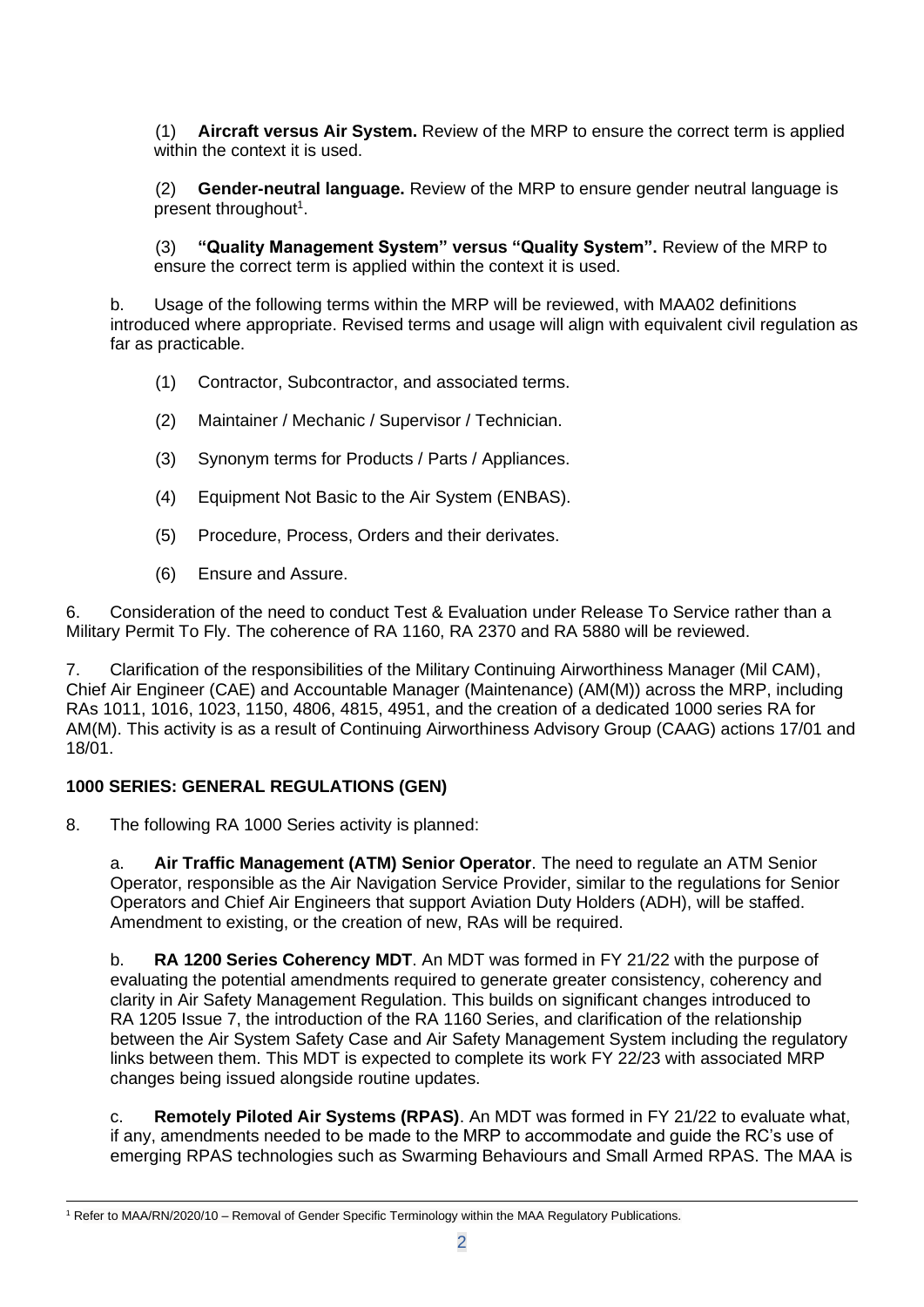expected to continue its work during FY 22/23 with associated MRP changes being issued alongside routine updates, as required.

d. **Accountable Manager (Military Flying) (AM(MF)) Facing Organizations**. The need to regulate AM(MF) Facing Organizations, similar to the regulations for ADH Facing Organizations, will be investigated.

e. **RA 1230 – Design Safety Targets**. RA 1230 will be reviewed for validity post RA 1200 Series MDT review.

f. **Release To Service (RTS) RAs**. The RTS regulations will be reviewed with the aim of simplifying and clarifying requirements for the RC. This has the potential to impact RA 1021 - Release To Service Authorities Roles and Responsibilities, and Regulations within the 1300 series.

g. **RA 1150 – Airborne Equipment (AE) and Airborne Forces Equipment (AFE)**. RA 1150 will be revised to provide greater clarity on the requirements of parachuting and despatch from Air Systems whilst in flight.

h. **RA 1350 – Air Launched Weapon (ALW)**. RA 1350 will be reviewed as necessary to implement any outcomes of Defence Ordnance, Munitions and Explosives Safety Regulator and Defence Ordnance Safety Group activity examining the use of appropriate safety targets within the ALW environment.

i. **RA 1345 – Compendium of Airborne Equipment Release Certificate (CAERC)**. RA 1345 will be reviewed with the aim of simplifying and clarifying requirements for the RC.

j. **RA 1225 – Air Safety Documentation Audit Trail**. RA 1225 will be reviewed, against the requirements of JSP 441, with the aim of simplifying and clarifying requirements for the RC. This work links with that described at para 14 b in the 4000 series.

k. **RA 1240 – Chartering of Civilian Air Systems for Military Purposes**. RA 1240 will be reviewed with the aim of reflecting changes in the chartering environment including appropriate ownership of this Regulation.

l. **RA 1310 – Air System Document Set (ADS)**. RA 1310 will be reviewed with the aim of simplifying and clarifying requirements for the RC.

m. **Air Safety Training**. The Air Safety Training requirements throughout the MRP will be reviewed with the aim of simplifying and clarifying requirements for the RC.

n. **Cyber Security**. Investigation activities are underway, by the Certification Division, into Cyber Security regulatory requirements. Amendment to existing, or the creation of new, RAs as a result of the investigation will be actioned, where necessary.

o. **Suitably Qualified and Experienced Person (SQEP) non-compliances and the need to inform the MAA**. The regulations dealing with SQEP non-compliances and the need to inform the MAA will be reviewed with the aim of simplifying and clarifying requirements for the RC.

9. Periodic reviews will be conducted of the following RAs:

#### **Post Implementation Review.**

- a. RA 1002 Airworthiness Competent Persons.
- b. RA 1003 Delegation of Airworthiness Authority and Notification of Air Safety Responsibility.
- c. RA 1005 Contracting with Competent Organizations.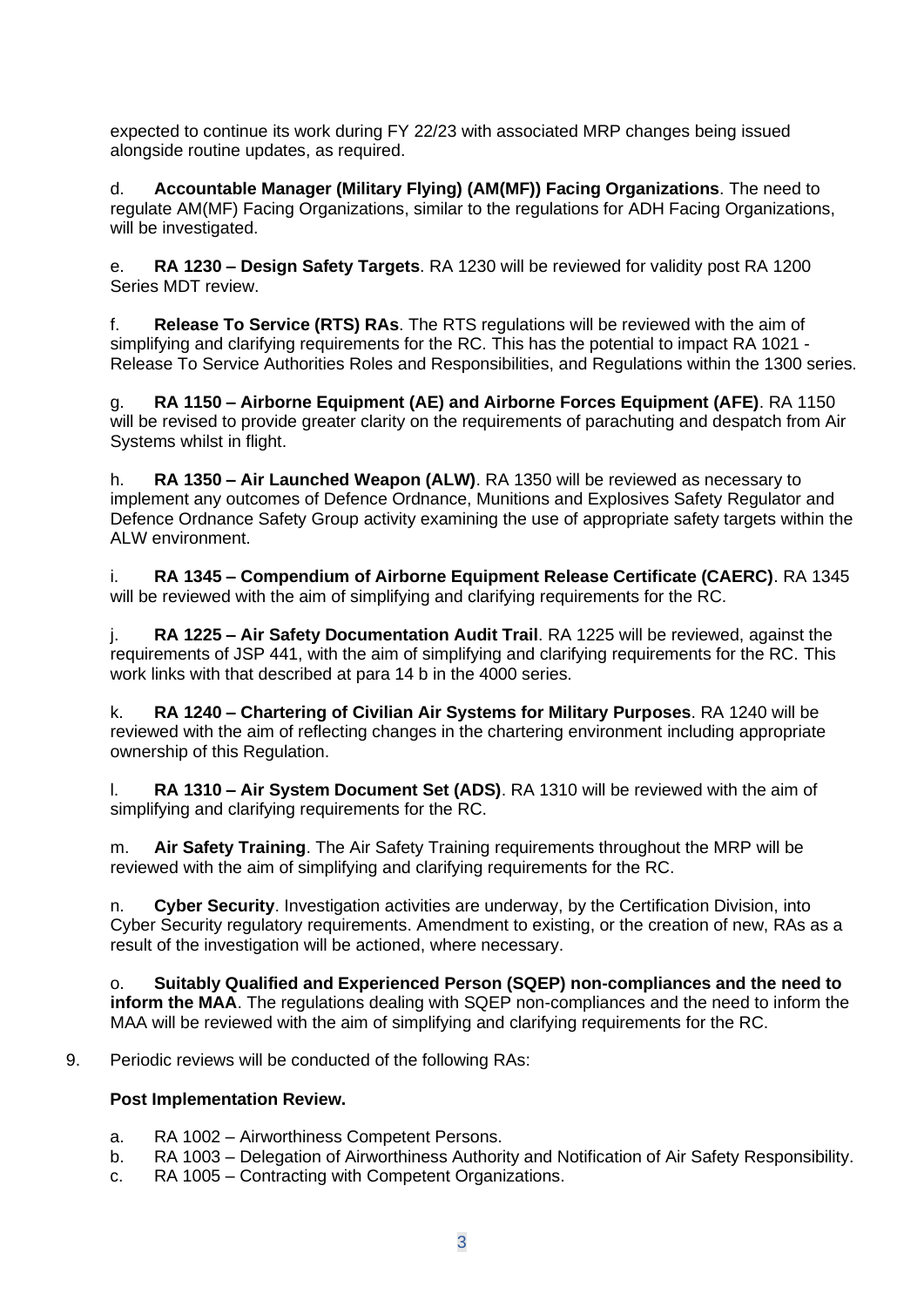- d. RA 1013 Air Systems Operating Centre Director Provision of Airworthy and Safe Systems.
- e. RA 1014 Design Organizations and Co-ordinating Design Organizations Airworthiness Responsibilities.
- f. RA 1015 Type Airworthiness Management Roles and Responsibilities.
- g. RA 1020 Aviation Duty Holder and Aviation Duty Holder-Facing Organizations Roles and Responsibilities.
- h. RA 1029 Ship-Air Release Roles and Responsibilities.
- i. RA 1380 Performance Based Navigation.
- j. RA 1390 Reduced Vertical Separation Minimum.
- k. RA 1395 Authorization to Permit Embarked Aviation in Her Majesty's/MOD Ships.
- l. RA 1400 Flight Safety.
- m. RA 1410 Occurrence Reporting and Management.
- n. RA 1420 Service Inquiries and Non-Statutory Inquiries.
- o. RA 1430 Aircraft Post Crash Management and Significant Occurrence Management.
- p. Manual of Aircraft Post Crash Management.
- q. Aircraft Post Crash Management Aide Memoire.

#### **Triennial Review**

- a. RA 1910 Quality Assurance of Aviation Fuels from non-UK MOD Sources.
- b. RA 1920 Aviation Arrangements in Surface Ships Equipment Standards.

## **2000 SERIES: FLYING REGULATIONS (FLY)**

10. The Regulations Division Fly Team plan to review extant RAs to ensure they remain fit-for-purpose whilst also prioritizing RFCs and Alternative Acceptable Means of Compliance (AAMC), Waiver and Exemption submissions. It is anticipated that there will be emergent work during this PoW, likely in the RPAS and synthetic training areas. Specific RA changes identified include:

a. **RA 2135 – Aircrew Medical Requirements.** This RA is due for a Triennial Review and has 13 AAMC or Waivers attributed to it which warrant examination. There is the requirement to consider better alignment of Aircrew medical requirements for RPAS operators accounting for the degree of automation of Remotely Piloted Aircraft.

b. **RA 2375 – Approval and Use of Flight Simulator Training Devices**. Issue 4 of this RA was introduced with a transition period closing on 30 Sep 2022. This requires considerable investment by the RC in order to underpin Safety cases for the intended use of their flight simulators. It was therefore decided to avoid potential contractual issues and delay the Post Implementation Review of RA 2375 until the transition period (detailed in MAA/RN/2020/13) is complete.

c. **RA 2307 – Rules of the Air.** Two recent AIRPROX have challenged the coherence of RA 2307 Rules of the Air and Standardised European Rules of the Air generating a requirement for analysis of the RA.

d. **RA 2370 – Test and Evaluation.** Work specifically on RPAS Test & Evaluation (T&E) is continuing. There are numerous ongoing work strands including identifying which organizations can teach or assure RPAS T&E and how Contractor Flying Approved Organization Scheme organizations will be affected.

11. Periodic reviews will be conducted of the following:

#### **Post Implementation Review**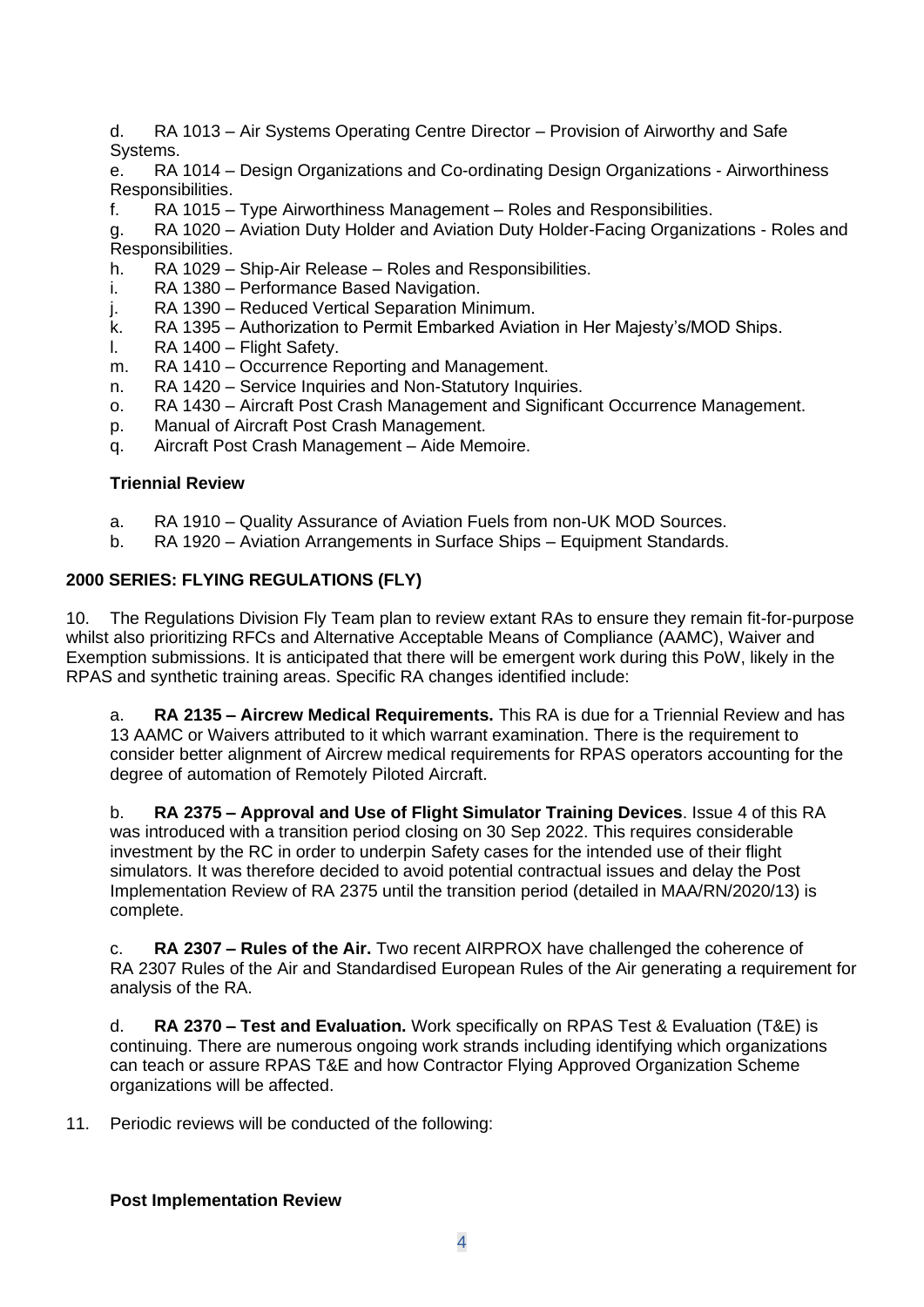- a. RA 2115 Aircraft Commanders.
- b. RA 2120 Pilots' Instrument Rating Scheme.
- c. RA 2125 Aircrew Instructor Training.
- d. RA 2201 Carriage of Maintenance Documents in UK Military Aircraft.
- e. RA 2210 Preventative Maintenance and Continuous Charge Operations.
- f. RA 2211 Authorization of Aircrew to Carry Out Maintenance Tasks.
- g. RA 2301 Responsibility for an Air System.
- h. RA 2302 Responsibilities in the Air.
- i. RA 2307 Rules of the Air.
- j. RA 2310 Role Specific Fixed Wing.
- k. RA 2315 Role Specific Rotary Wing.
- l. RA 2325 Air Weapons Carriage, Training and Demonstrations.
- m. RA 2327 Air Combat and Evasion Training.
- n. RA 2330 Low Flying.
- o. RA 2340 Supernumerary Crew, Supernumerary Support Crew and Passengers.
- p. RA 2350 Air System Emergencies.
- q. RA 2360 Portable Electronic Devices.
- r. RA 2370 Test and Evaluation.
- s. RA 2375 Approval and Use of Flight Simulator Training Devices.
- t. RA 2380 Performance Based Navigation Operations.
- u. RA 2501 Contractor Flying Approved Organization Scheme.

## **Triennial Review**

- a. RA 2101 Aircrew Qualifications.
- b. RA 2345 Aircrew Fatigue Management.
- c. RA 2135 Aircrew Medical Requirements.

# **3000 SERIES: AIR TRAFFIC MANAGEMENT REGULATIONS (ATM)**

12. The ATM environment is ever changing, driven by the integration of Part- Air Traffic Service (ATS) in Europe and RPAS Airspace Integration, Space operations and the introduction of Remote Air Traffic Control towers in the UK. The ATM Branch has returned to full strength following a significant changeover of personnel. This capacity will be utilized to address known gaps in extant regulation, to review RAs that the RC has identified as being unclear or ambiguous and to understand the likely future requirements for regulation. The full extent of the MRP changes required is being considered; however, as a minimum, the following RA 3000 Series activity is planned:

a. **Boundaries of Air Traffic Service Provision.** A cause for concern over the past year has been the blurring of the boundary between ATS provision and non-ATS provision. To assist the RC in understanding the boundaries, work will begin on new regulation for non-ATS provision. This is anticipated to include bespoke regulation for Ground to Air Radio Operators and the use of ATM equipment / data by non-ATC qualified personnel.

b. **Use of Unassured Aircraft Surveillance Data.** Unassured Aircraft surveillance data is now readily available and can be accessed and viewed from a variety of mediums. Whilst unassured Aircraft surveillance data may be used to supplement situational awareness, it must not be used to provide an ATS. New regulation will be developed to ensure that the use of information derived from unassured Aircraft surveillance data is distinct from the provision of an ATS.

c. **RA 3227 - Royal Low-Level Corridors.** This Regulation has been identified as requiring review following several questions from the RC. The aim of the review will be to provide clarity and remove any potential ambiguity.

d. **RA 3235 and 3277 - Alignment with Civil Regulation.** RA 3277 will be reviewed to ensure consistency with civil regulation following changes to the civilian wake turbulence categories.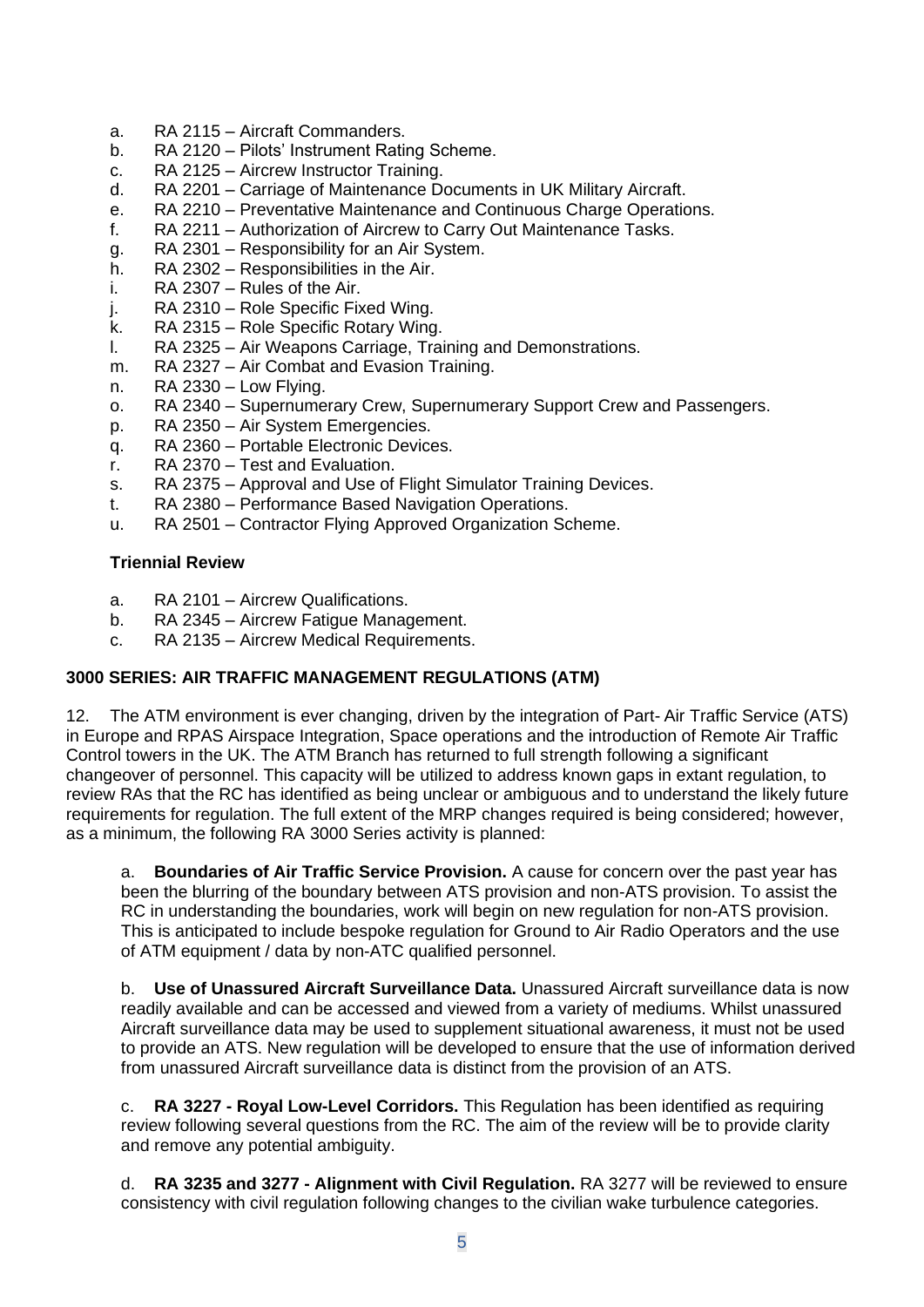RA 3235 will be revised to include the recently published Civil Aviation Authority (CAA) regulation concerning controllers' responsibilities and actions regarding Terrain Awareness and Warning Systems.

e. **Review of Helicopter Landing Sites (HLS) Definitions.** A review of the types of HLS used throughout the RA 3530 series will be undertaken with the aim of providing clarity for the RC and consistency across the MRP.

f. **International Civil Aviation Organization (ICAO) Compliance Checklists.** The CAA has requested updated ICAO compliance checklists from the MAA to support an ICAO audit of the CAA in Q4 2022. This will require mapping the MRP against ICAO Annex 14 Volumes 1 & 2 relating to Aerodrome Design and Operations.

**Programme MARSHALL.** The rollout of new ATM equipment under Programme MARSHALL has highlighted the potential requirement for some areas of ATM regulation to be updated. The MAA will continue to engage with the RC to understand where these changes are required and amend regulation where necessary. Where Risk to Life has been identified, the MAA will provide advice and guidance to the RC on how this should be communicated to the appropriate ADH(s).

13. Periodic reviews will be conducted of the following RAs:

# **Post Implementation Review**

a. RA 3100 – Air Traffic Management Approved Organization Scheme.

b. RA 3102 – Air Traffic Management Equipment Approved Organization Scheme Accountable Manager.

- c. RA 3136 Air Traffic Management Equipment Technical Safeguarding.
- d. RA 3201 Military Air Traffic Management.
- e. RA 3202 Air Traffic Service Provision Qualifications and Entitlement, Training, Competence and Currency.
- f. RA 3205 Radar Analysis Cell.
- g. RA 3206 Air Traffic Management Equipment Checks.
- h. RA 3223 Provision of Air Traffic Service Inside Controlled Airspace.
- i. RA 3226 Secondary Surveillance Radar.
- j. RA 3227 Methods of Identification.
- k. RA 3228 Separation Standards.
- l. RA 3230 Traffic Coordination.
- m. RA 3233 Conduct of Radar Handovers.
- n. RA 3234 Air System Formations.
- o. RA 3240 Contingency Operations for Simultaneous Failure of Surveillance Radars and / or Air Traffic Management Communication Systems.
- p. RA 3241 Secondary Surveillance Radar Alone operations.
- q. RA 3263 Aerodrome Classification.
- r. RA 3266 Aerodrome Maintenance.
- s. RA 3274 Low Visibility Procedures.
- t. RA 3275 Runway Visual Range.
- u. RA 3291 Precision Approach Radar.
- v. RA 3292 Instrument Landing Systems Monitoring.
- w. RA 3295 Required Navigation Performance Approach Controller Responsibilities.
- x. RA 3510 Permanent Fixed Wing Aerodrome Reference Information.
- y. RA 3511 Permanent Fixed Wing Aerodrome Physical Characteristics.
- z. RA 3514 Permanent Fixed Wing Aerodrome Markings.
- aa. RA 3515 Permanent Fixed Wing Aerodrome Lighting.

#### **Triennial Review**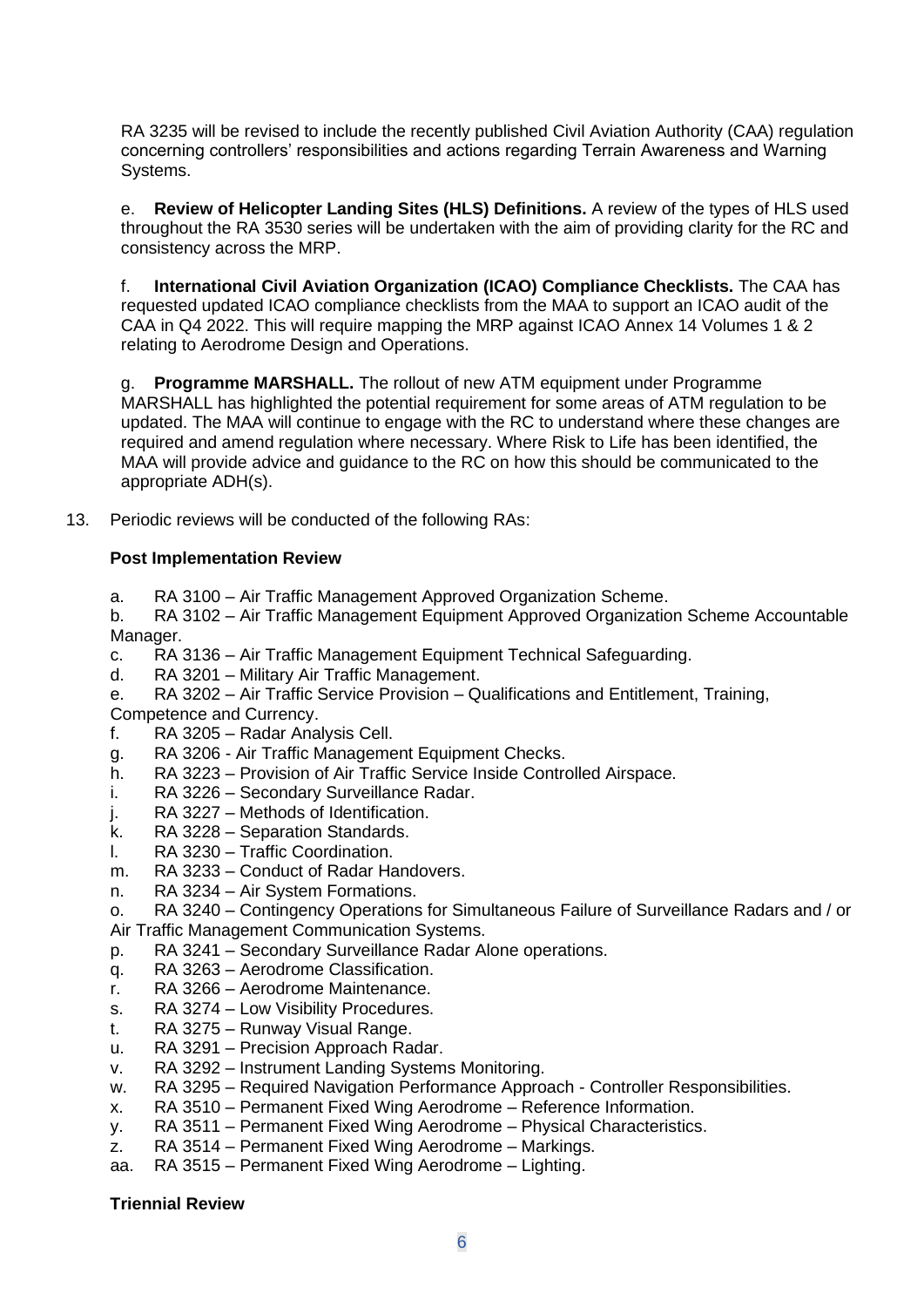- a. RA 3104 Air Traffic Management Approved Organization Scheme Maintenance Records.
- b. RA 3105 Air Traffic Management Approved Organization Scheme Maintenance Documentation.
- c. RA 3106 Air Traffic Management Approved Organization Scheme Maintenance Practices.
- d. RA 3107 Air Traffic Management Approved Organization Scheme Equipment, Tools and Material.
- e. RA 3108 Air Traffic Management Approved Organization Scheme Occurrence Reporting.
- f. RA 3120 Air Traffic Management Equipment Standards.
- g. RA 3130 Air Traffic Management Equipment Safety Management.
- h. RA 3140 Air Traffic Management Equipment End to End Safety.
- i. RA 3269 Air Traffic Control Pyrotechnics and Firearms.
- j. RA 3312 Overdue Action by Air Traffic Control.

#### **4000 SERIES: CONTINUING AIRWORTHINESS ENGINEERING REGULATIONS (CAE)**

- 14. The 4000 Series activity will focus on the following areas:
	- a. **MRP Part 145**. The following MRP Part 145 work-strands will be conducted:
		- (1) RA 4809 follow-on work.

a. Moving to a 'requirements' basis for acceptable of components documentation, which derives the list of approved documents.

b. Introduction of the term Authorized Release Certificate and closer alignment with the equivalent civil regulation.

c. Simplifying and restructuring the Regulation.

(2) Review the criteria for certifying support staff with supervisory responsibilities, in RA 4807.

b. **MRP Part M**. The following MRP Part M work-strands will be conducted:

(1) Review of the regulatory impact of restructuring of European Union Aviation Safety Agency (EASA) Annex I (Part M) to EU 1321/2014 to reflect introduction of Part CAMO (Annex  $V(c)$ ), Part ML (Annex  $V(b)$ ), and Part CAO (Annex  $V(d)$ ).

Review of record keeping methodology and requirements in the RA 4900 series (Continuing Airworthiness and Quality System records) and opportunity for wider MRP coherence.

c. **Aircraft Cross-servicing**. The requirement for changes to the MRP for the provision of multi-national Aircraft cross-servicing will be investigated with critical examination of whether the MRP provides appropriate freedoms for this emerging concept.

15. Periodic reviews will be conducted of the following RAs:

**Post Implementation Reviews.** These will be conducted on the following Pt 145 area of the 4000 series:

a. RA 4800 – General Requirements (MRP Part 145).

b. RA 4803 – Method of Application for Approval (MRP 145.A.15) - Approved Maintenance Organization only.

- c. RA 4806 Personnel Requirements (MRP 145.A.30).
- d. RA 4807 Certifying Staff and Support Staff (MRP 145.A.35).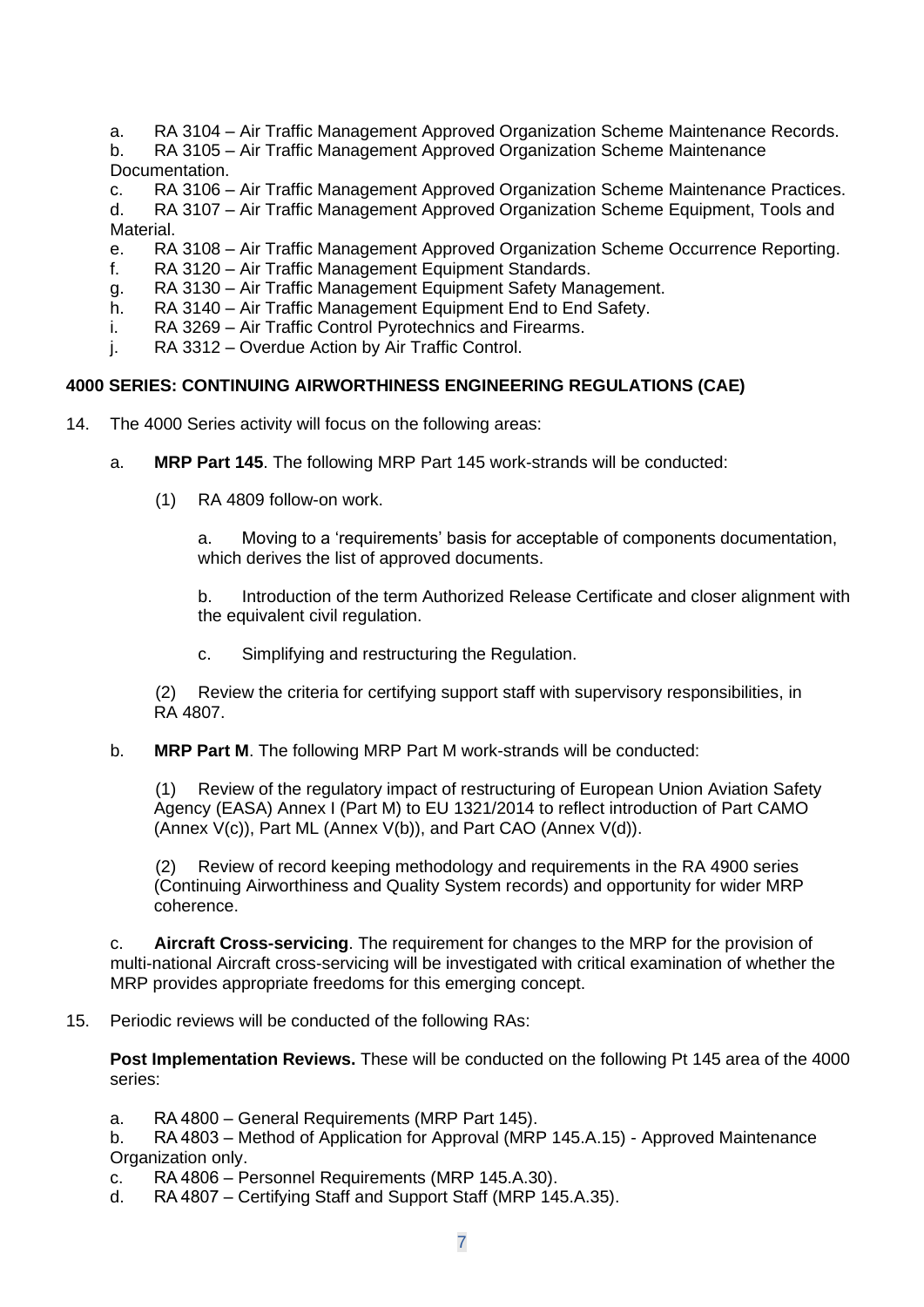- e. RA 4810 Technical Information (MRP 145.A.45).
- f. RA 4812 Certification of Air System Release and Component Release (MRP 145.A.50).
- g. RA 4813 Maintenance Records (MRP 145.A.55).
- h. RA 4814 Occurrence Reporting (MRP 145.A.60).
- i. RA 4815 Maintenance Procedures and Safety and Quality Policy (MRP 145.A.65).
- j. RA 4816 Maintenance Organization Exposition (MRP 145.A.70) Approved Maintenance Organizations only.
- k. RA 4817 Privileges of the Organization (MRP 145.A.75).

l. RA 4820 – Continued Validity of Approval (MRP 145.A.90) - Approved Maintenance Organizations only.

**Triennial Reviews**. These will be conducted on the following "military delta" area of Regulation:

- a. RA 4009 Aviation Engineering Orders and Procedures.
- b. RA 4051 Airborne Checks.
- c. RA 4053 Royal Flights and Flights for Nominated Very Important Persons.
- d. RA 4054 Ground Handling Operations.
- e. RA 4061 Air Systems Displaying Abnormal Flying Characteristics.
- f. RA 4103 Removal of Body Fluid Contamination from Aircraft.
- g. RA 4213 Control of Air System Components used in Ground Test Facilities.
- h. RA 4253 Loose Articles Recovery Procedures.
- i. RA 4510 Ground Running of Aero-Engines and Auxiliary Power Units.
- j. RA 4600 Aircraft Assisted Escape Systems Safety and Maintenance Procedures.
- k. RA 4657 Weapon Loading and Armed Aircraft Maintenance.

**Triennial Reviews**. These will be conducted on the full suite of "Pt M" Regulations:

- a. RA 4941 Application MRP Part M Sub Part G.
- b. RA 4943 Continuing Airworthiness Management Exposition MRP Part M Sub Part G.
- c. RA 4945 Personnel Requirements MRP Part M Sub Part G.
- d. RA 4947 Continuing Airworthiness Management MRP Part M Sub Part G.
- e. RA 4948 Documentation MRP Part M Sub Part G.
- f. RA 4951 Quality System MRP Part M Sub Part G.
- g. RA 4954 Continued Validity of Approval MRP Part M Sub Part G.
- h. RA 4955 Findings MRP Part M Sub Part G.

i. RA 4956 – Military Continuing Airworthiness Management Organization Tasks Performed by Other Organizations - MRP Part M Sub Part G.

j. RA 4961 – Aircraft Maintenance Programme and Military Continuing Airworthiness

Management Organization Responsibilities for Air System Release - MRP Part M Sub Part C.

- k. RA 4962 Special Instructions (Technical) MRP Part M Sub Part C.
- l. RA 4963 Modifications and Repairs MRP Part M Sub Part C.
- m. RA 4964 Continuing Airworthiness Management Records MRP Part M Sub Part C.
- n. RA 4965 Local Manufacture Assurance MRP Part M Sub Part C.

o. RA 4966 – Military Continuing Airworthiness Management Organization Instructions – MRP Part M Sub Part C.

- p. RA 4970 Baseline Military Airworthiness Review MRP Part M Sub Part I.
- q. RA 4971 Military Airworthiness Review and Certification MRP Part M Sub Part I.
- r. RA 4972 Military Airworthiness Review Surveyors MRP Part M Sub Part I.
- s. RA 4973 Military Airworthiness Review Process MRP Part M Sub Part I.

t. RA 4974 – Circumstances when Military Airworthiness Review Certificates Become Invalid – MRP Part M Sub Part I.

# **5000 SERIES: TYPE AIRWORTHINESS ENGINEERING REGULATIONS (TAE)**

16. The 5000 Series activity will focus on the following areas: